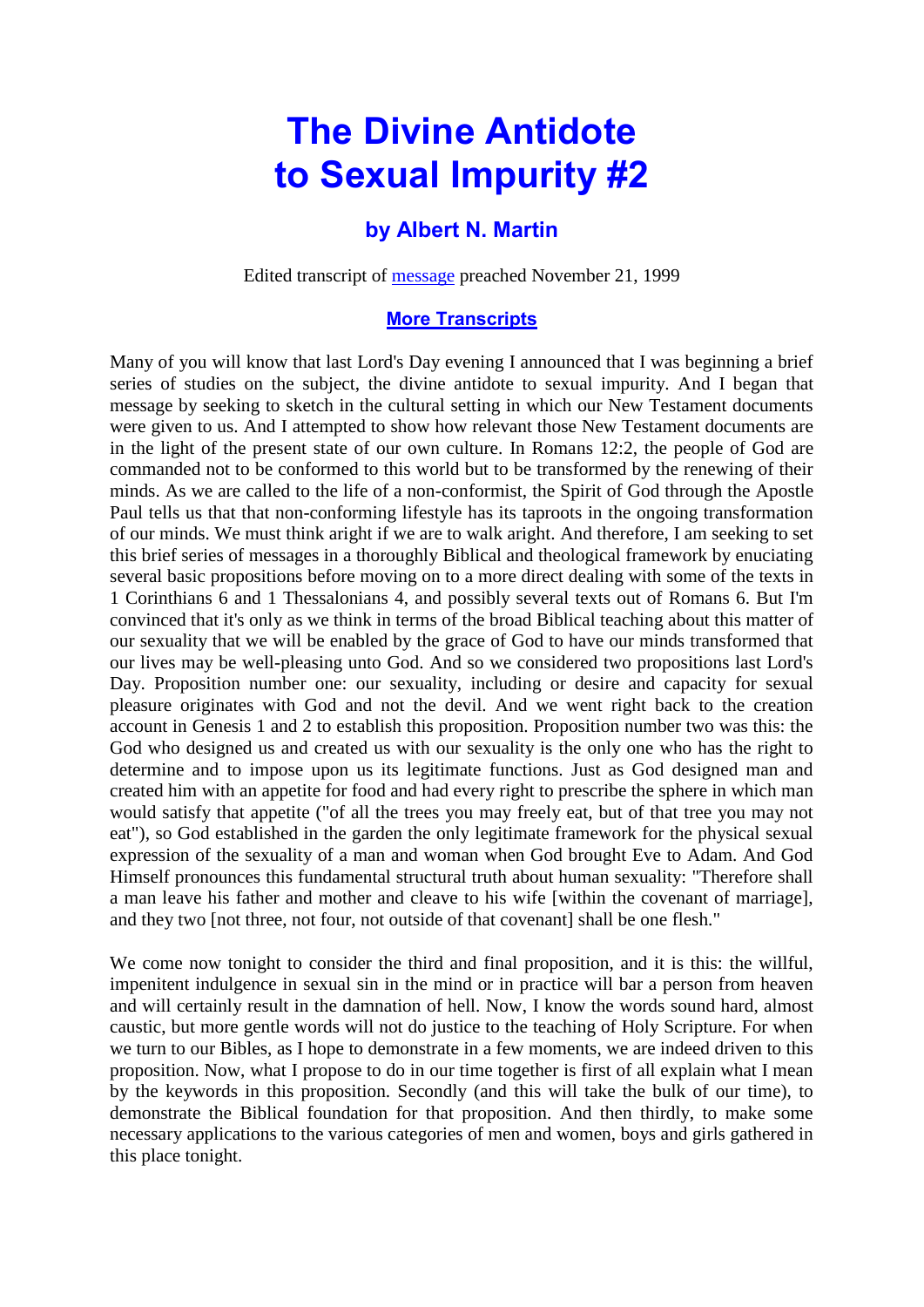First of all then, an explanation of the keywords. The proposition begins with this statement: the willful, impenitent indulgence in sexual sin. What do I mean by sexual sin? Well, I do not mean what society at any given point in its experience will designate as sexual sin. Nor do I mean what we as individuals might like to define as sexual sin. But what I mean by sexual sin is any indulgence of one's sexual desires contrary to the revealed will of God. And as we shall see in our study of the Scriptures, God has revealed His will in this matter of our sexuality in general revelation. There is that which God has revealed in what Paul calls in Romans 1 "nature," but more particularly in His book of special revelation, the Bible. So when I state in this proposition, the willful, impenitent indulgence in sexual sin in the mind or in practice, by sexual sin I mean any indulgence of one's sexual desires contrary to the revealed will of God. Now, what do I mean by the words willful, impenitent indulgence? I've chosen those words deliberately because there are few of God's children who did not struggle with the sin of sexual impurity: impurity in the mind, impurity in the memory banks of the mind, impurity of inordinate and ungodly desires, looks, and even deeds that are displeasing to God. The Bible records the wretched, tragic sins of incest among the Godly. It records the sin of adultery in the life of that man after God's own heart. And so it would be wrong to say that the indulgence in sexual sin in the mind or practice will bar a person from heaven. I'm not saying that. This is what I'm saying; this is what I mean: the willful, impenitent indulgence in sexual sin. What is willful, impenitent indulgence? Well, it's Indulgence that grows out of a Romans 8:7 heart. In Romans 8:7 the Apostle Paul writes,

"Because the carnal mind [the prevailing disposition of heart and spirit in every one devoid of the Holy Spirit; everyone who is only what he was in virtue of his natural conception and his natural birth; has never been born of the Spirit of God; united to Christ by faith] is enmity against God: for it is not subject to the law of God, neither indeed can be."

By the words "the willful, impenitent indulgence in sexual sin," I mean to describe this disposition that says, "My body is my own. I don't care what God says. His 'thou shalts' and 'shalt nots' are of no account to me." I think it is most tragically expressed in one of the best sellers that came out of the intensification of the so-called feminist movement in the 70s, a book that was read by the millions, *Our Bodies Our Own.* And the whole philosophy of that book was to try to tell women, "Your body is your own. No man, nobody in society, and certainly nobody called God has a right to tell you what to do with your body, particularly as a sexual being." And I will not tell you what the substance of the book is about. It is shameful to speak about it. But that's the disposition. If you want a crass expression of it, turn with me to Revelation 2, for here we have a description of what I mean by the willful, impenitent indulgence in sexual sin. As the Lord Jesus speaks to the angel or the messenger of the church in Thyatira, he writes,

"Notwithstanding I have a few things against thee, because thou sufferest that woman Jezebel, which calleth herself a prophetess, to teach and to seduce My servants to commit fornication, and to eat things sacrificed unto idols. And I gave her space to repent of her fornication; and she repented not" (vv. 21-22).

God says, "I called her to forsake her sin, but she wills not to forsake her sin." That is willful, impenitent indulgence in sexual sin. We have another example of it in Revelation 9:20-21 (and I take the time to do this because we are treading on a razor's edge in the conscience of men and women, boys and girls, and we dare not be careless):

"And the rest of the men which were not killed by these plagues yet repented not of the works of their hands, that they should not worship devils, and idols of gold, and silver, and brass,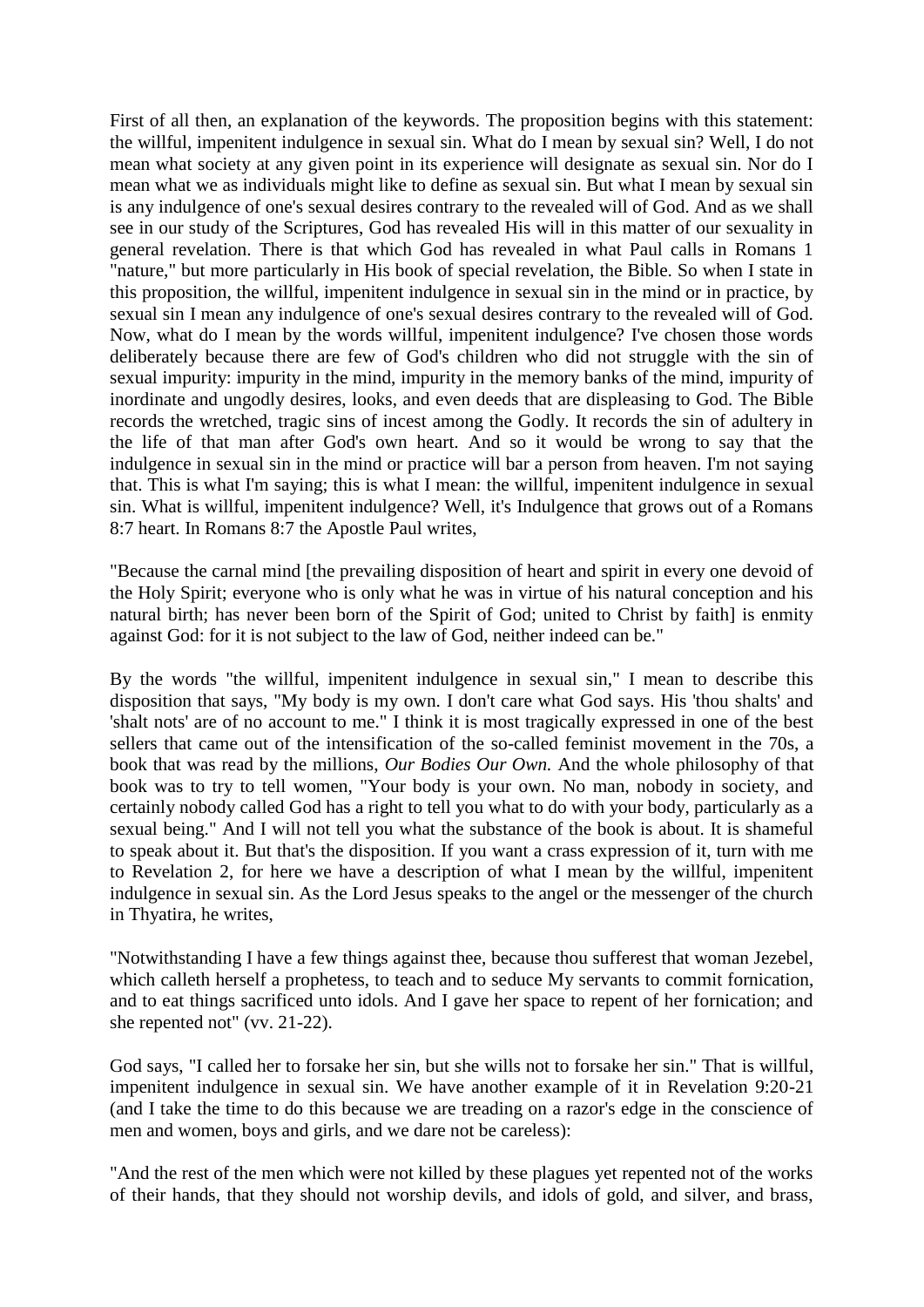and stone, and of wood: which neither can see, nor hear, nor walk: neither repented they of their murders, nor of their sorceries, nor of their fornication, nor of their thefts."

"We want to murder, we shall murder; we want to steal, we shall steal; we want to indulge in sorcery, we shall indulge it. Our bodies are our own; our sexual standards are those which we make. And even the God in heaven who sends plagues upon us can be ignored. We have nothing to say to Him."

That is what I mean by willful, impenitent indulgence. I am not speaking of the true child of God who may struggle with impurity of mind. He doesn't need to pick up a pornographic magazine. He has a file drawer of pornography in his own head from his own past or her own past. He may have to do as one man said in my presence on one occasion, "I have to go to the Lord Jesus 100 times a day and say, Lord Jesus, cleanse my mind." I am not saying that a person who struggles continually and struggles intensely with the temptation to willfully indulge sexual impurity in the mind or in practice is barred from heaven. God forbid that I should any such thing. I'm not talking about the person who as he or she began to develop into puberty felt out of it. They were not normally and naturally drawn as others were with the same degree of desire to heterosexual interest. And they find themselves tempted to homosexual or lesbian attractions. But with all of their might, they fight against it, and they cry out to Christ for help and grace. I'm not speaking of such. Please, please--I beg you--listen to me! The proposition is the willful, the impenitent indulgence of sexual sin in the mind or in practice. I'm not talking about the teenage boy or girl who struggles with indulging autoeroticism, who struggles with making his or her own body to be the terminus of sexual pleasure, and struggles and wrestles and stands and falls. In God's name, struggling saint, don't let the devil lay a false guilt trip upon you. I begged God that I wouldn't be such an instrument. Please listen! Here's the proposition: it is the willful, impenitent indulgence in sexual sin in the mind or in the practice. What do I mean by in the mind or in the practice? I mean in your heart or in your life. It's not enough that's there's no man or woman who can point to you and say, "You have had illicit sexual contact with me in your body." You must be able to say, "By the grace of God, I am not indulging willful sexual contact in my mind with any living creature but my legitimate spouse." It's not a matter of mere external conduct. It has to do with the heart as well as with the hands. It has to do with the inner man as well as the outward man. And by the term "will bar a person from heaven and certainly result in the damnation of hell," those words need no explanation. They mean exactly what they say. Heaven will be barred and hell will be opened to anyone who willfully, impenitently indulges in sexual sin.

Having stated the proposition and explained the key words, now secondly, let me set before you the Biblical basis for this proposition. And now we're going to look at seven texts in the New Testament. We start with the words of our blessed Lord in Matthew 5:27-28. Here our Lord is not changing the meaning of the law He gave upon Sinai. What He's doing is stripping away all the veneer and all the encrusting that the Pharisees had put around God's law so that the true significance of the law will be known and understood by His hearers. So He says,

"Ye have heard that it was said by them of old time, Thou shalt not commit adultery [and those who said this and taught it were externalists. They were formalists. The heart did not matter. All that mattered was the hands and the bodily parts]: but I say unto you, That whosoever looketh on a woman to lust after her [everyone who looks on a woman with an intent to lust, to desire her as a sexual partner] hath committed adultery with her already in his heart."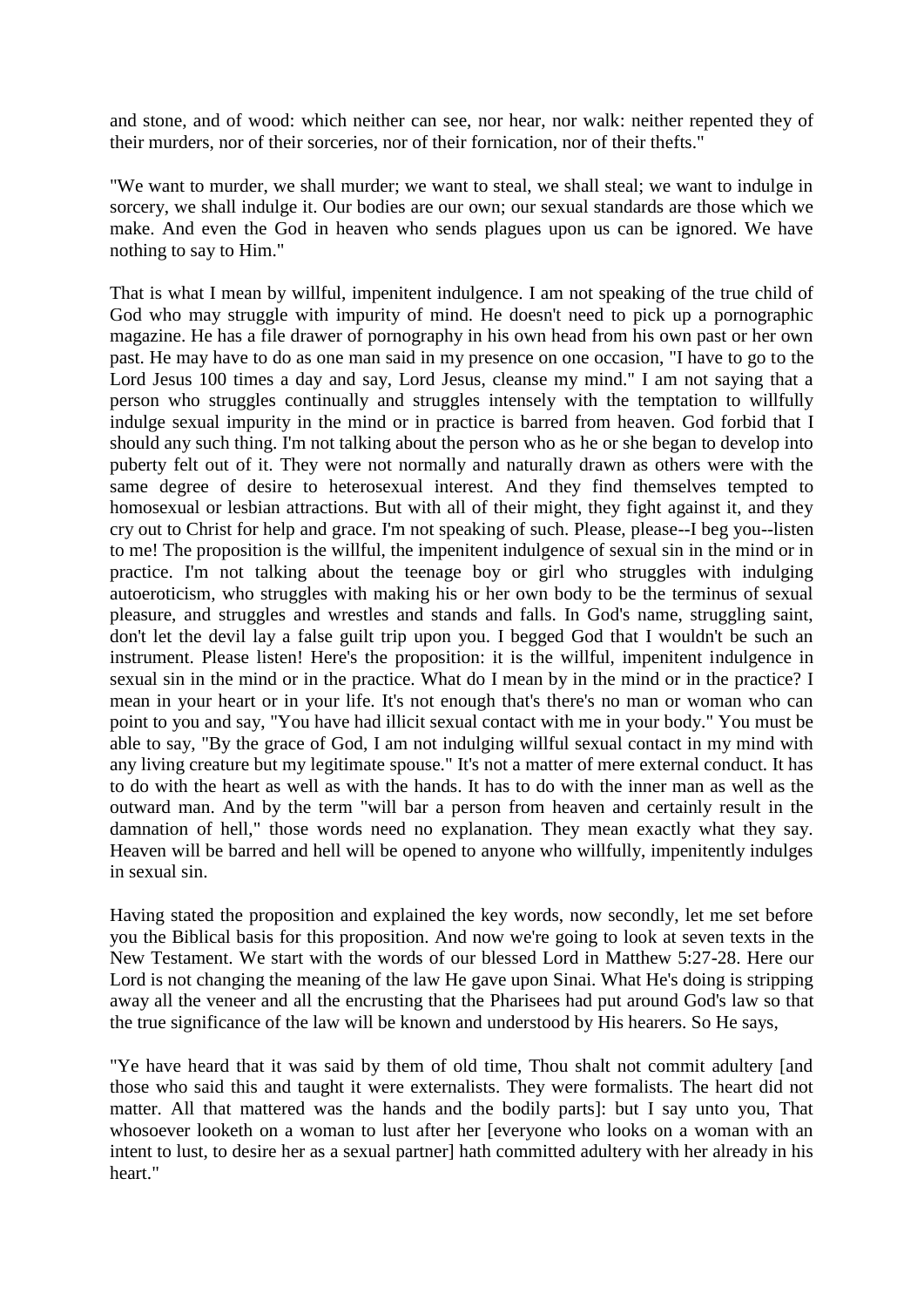If the heart goes out with the inordinate desire and the look feeds that desire, the only thing that keeps that man from actually physically committing adultery is circumstances and perhaps secondary motives. But if he indulges it in the heart, God reckons it as though it were the deed. He has committed adultery already in his heart. And as if someone was to say, "But Lord Jesus, if that's what that law requires (heart purity), then we'd have to gouge our eyes out not to look and lust." He says, "Very well, then gouge your eyes." Look at the next verse: "And if thy right eye offend thee, pluck it out, and cast it from thee [why? This is a matter of heaven or hell]: for it is profitable for thee that one of thy members should perish, and not that thy whole body should be cast into hell." Cast into hell for what? For going out and actually spending a weekend in a motel with woman other than your wife? No, looking with an intent to lust. The hands may never touch; the mouth may never touch; other bodily parts may never touch, but hell will be your portion if the mind has consented to the sin. That's what Jesus said. Do you see it with your own eyes in your own Bible? What this generation says are "innocent fantasies." That's what they call them--"healthful fantasies," fantasies feed by the hours Monday to Friday with the soap operas when frustrated young and middle-aged women vicariously enter into the heavy-breathing scenes on their favorite soaps. They sublimate all the frustrations of their real relationships into this fantasy world. When men ogle their *Playboys* and their *Penthouses* and all of the other slick, vile girlie magazines. They indulge willfully and deliberately adultery of the mind. Jesus said the punishment is hell. That's what Jesus said. And He doesn't mean we can deal with this sin by literally plucking out the eye, because blind men can lust as well as sighted men. If you will to lust in your heart, you don't need two eyes to do it. You can conjure up the images with this amazing faculty called the human mind and imagination. Jesus is using this as a figure of speech saying at any cost stop it, or you'll burn in hell. I said the language is going to be blunt. You young men, listen to me- -I beg you in Christ name. You women, whose souls are being bartered by the glut of filthy magazines and filthy programs, filthy television, filthy, filthy everywhere you turn--here's the issue: heaven or hell. The willful, impenitent indulgence of sexual sin in the mind or in practice will bar a person from heaven and certainly result in the damnation of hell. Jesus goes on to use a second figure: "And if thy right hand offend thee, cut it off, and cast it from thee: for it is profitable for thee that one of thy members should perish, and not that thy whole body should be cast into hell" (v. 30). The man who says, "My body is my playground, mind and members, to use as I please." You'll find that God doesn't conform to his judgment in the day of the great judgment. Jesus is dead in earnest. This proposition is born out by the words of the Son of God.

Now turn to Romans 1. Because this passage has been preached on in recent years by one or two visiting pastors, I will only remind you of the leading lines of thought and urge you to reflect upon it at your own leisure. As Paul is demonstrating the universal need for that Gospel which is the power of God to salvation, he begins in chapter 1 and verse 18 with these words: "For the wrath of God is revealed from heaven against all ungodliness and unrighteousness of men, who hold [suppress] the truth in unrighteousness." And then he goes on to say that what is known of God in general revelation they will not embrace. Professing themselves to be wise, they become fools. And what they know of God and what they see of  $G$ od $\hat{\alpha} \in S$  works would never lead them to represent Him in an image of man, of beasts, of creeping things and of birds. They would know this great God who made all that is about them and all that is within them. This God cannot be rightly represented by something that they make with their hands. And so they make themselves fools and become idolaters. What does God do? Verse 24: "Wherefore God also gave them up to uncleanness through the lusts of their own hearts, to dishonour their own bodies between themselves." From the heart to the body--do you see the connection? God gave them up to the lust of their hearts unto uncleanness that their bodies should be dishonored among themselves. Why?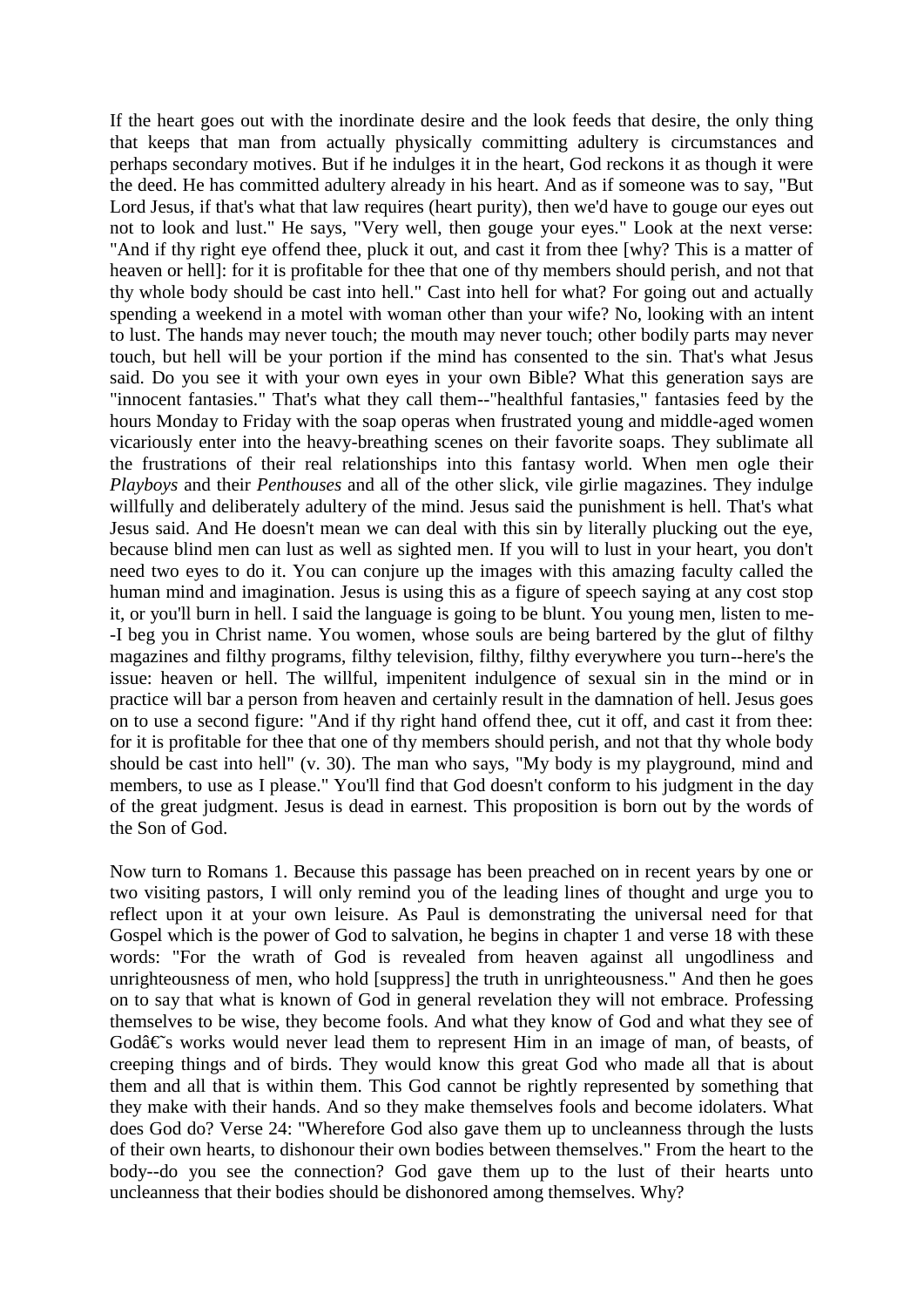"[For they] changed the truth of God into a lie, and worshipped and served the creature more than the Creator, who is blessed for ever. Amen. For this cause God gave them up [to coming of age where they are no longer in bondage to puritanic and Victorian morality--that's what we're being told, but that's not what the Holy Spirit says] unto vile affections [passions that are dishonorable--and what is brought into sharp focus?]: for even their women did change the natural use into that which is against nature: and likewise also the men, leaving the natural use of the woman, burned in their lust one toward another; men with men working that which is unseemly, and receiving in themselves that recompence of their error which was meet" (vv. 25-27).

And what is the sum statement of all this? Verse 32: "Who knowing the judgment of God, that they which commit such things are worthy of death, not only do the same, but have pleasure in them that do them." They gain full acceptance for their deviant sexual behavior, but it doesn't change the mind of God. His wrath is still being revealed. And when you hear of evangelical homosexuals and evangelical lesbians, you must rear back on your hind legs and say, "No! There is no such character or beast on God's earth." The evangel delivers homosexuals and delivers lesbians and delivers adulterers and fornicators. But it does not cause them to go on in their deviant sexual behavior saying, "God smiles because God understands. God made me the way I am." Yes, He did. He made you male or female. And the natural use of the man must never be exchanged for the natural use of the woman. God holds men culpable from what $\hat{a} \in \hat{S}$  obvious just from nature with no special revelation. A man need never hear the words, "Thou shalt not commit adultery" to know. And this is why in many pagan cultures that don't even frown upon fornication, yet frown upon adultery. The very essence of the two-one flesh relationship is such that when a covenant of marriage has been made, men regard it an unnatural and culpable intrusion into that sacred sanctuary when someone dabbles with another's husband or another's wife.

A third passage: 1 Corinthians 6. You remember as we've been reading through 1 Corinthians, Paul has had to take up a number of practical concerns with the church at Corinth. And here he's beginning to address the problem of believers going into heathen law courts against one another. Verse 1: "Dare any of you, having a matter against another, go to law before the unjust, and not before the saints? " Now keep this in mind: he describes the unconverted, the non-Christians, as the unrighteous. Now come down to verse 9: "Know ye not that the unrighteous shall not inherit the kingdom of God?" He says,

"You Corinthians, in the light of what I'm having to deal with, maybe you've forgotten something: that if your lifestyle, if the pattern of your life is like that of the Gentiles, the unconverted, if you professing Christians enter into a pattern of behavior that is decidedly non-Christian, do you not know that the unrighteous shall not inherit the kingdom of God?"

"O, but wait a minute, Paul, we're Christians. We've made professions of faith; we've been baptized. You baptized us. You were the preacher that lead us to Christ." Paul says, "Don't you know the unrighteous shall not inherit the kingdom of God?" Now look at the next three words: "Be not deceived. [Let no one tell you that a willful, impenitent pattern of unrighteousness that parallels the lifestyle of the worldling is consistent with ultimate entrance into the kingdom of God at the end of the age.]" Then he's going to be specific: "Be not deceived: neither fornicators, nor idolaters, nor adulterers, nor effeminate, nor abusers of themselves with mankind, nor thieves, nor covetous, nor drunkards, nor revilers, nor extortioners, shall inherit the kingdom of God." Write it down. Let it be indelibly stamped upon the chambers of your mind and the walls of your heart: the willful, impenitent indulgence of sexual sin in the mind or in practice will bar a person from heaven and certainly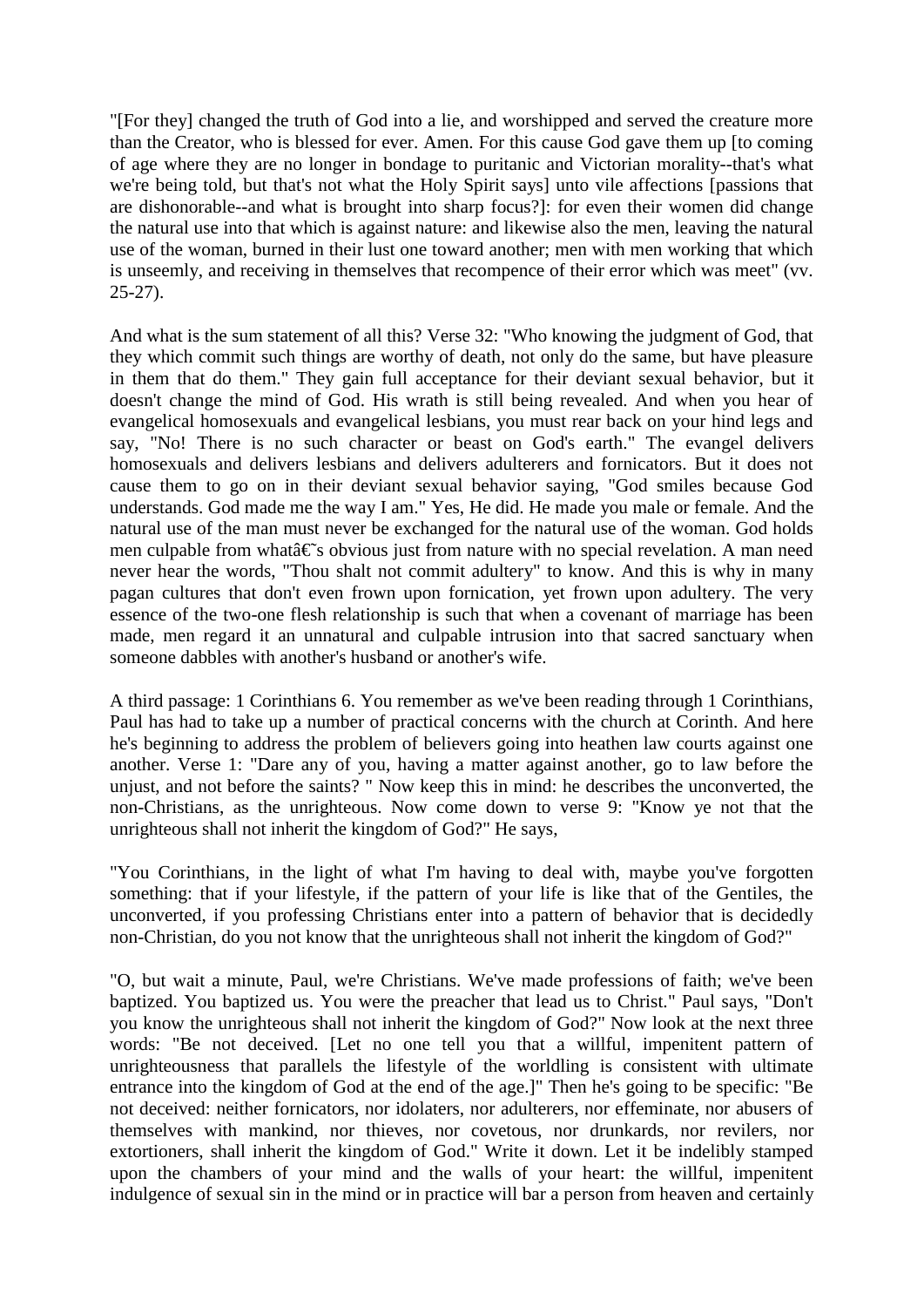result in the damnation of hell. Look at the ones that he names: "fornicators," the broadest term for the sexually impure. There's a family of words, and it's the generic term for all forms of sexual impurity, every expression of deviation from God's sacred law concerning sexual practice and thought and disposition. Don't be deceived. One whose lifestyle is that of a fornicator is not going to have any inheritance in the kingdom of God--period. No discussion. No talk about "Well, aren't there carnal Christians, and won't there be just some who lose a few rewards." No, he says that if you're a fornicator, you'll go to hell. That's what you need to know. "Neither fornicators nor adulterers." "Adulterers" is the narrower term. It means the violation of the marriage covenant, a violation of the sanctity of that sanctuary of marital intimacy, and that can be violated in a number of ways. And any pattern of willful violating of that sacred sanctuary--don't be deceived, such shall not inherit the kingdom of God. Then there are two more terms: "nor effeminate, nor abusers of themselves with mankind." It's difficult to ascertain precisely the meaning of these two words, but the general field among lexicographers and linguists is agreed that it refers to male prostitutes, homosexual offenders. Some say, in one case, it's the broader term of someone who prostitutes himself as a homosexual prostitute, and the other being the more aggressive homosexual. But the words are unmistakably clear. Hence the American Standard renders it: "nor effeminate, nor abusers of themselves with men." Write it down; be determined not to budge, that anyone who willfully, impenitently practices homosexuality, male or female, in the mind or in the body shall not inherit the kingdom of God. Now, Paul did not say, "Those who struggle with homosexual or lesbian tendencies; those who sign no peace treaty with those tendencies; those who with all of their heart long to be kept from the indulgences of those tendencies in mind and in spirit--God does not bar those from the kingdom any more than He bars the person who struggles daily with a quick temper, and someone else who struggles with a hypersensitive or hypercritical spirit, or someone else who struggles with covetousness, or someone else who struggles with pride. Don't for a moment--anyone sitting here who feels inwardly red in the face at the mention of homosexual and lesbian--my friend, God does not exclude you from the kingdom if you are trusting in Christ and wrestling with your temptations in the strength of Christ and with Gospel motives drawn from the cross and the power of the Spirit of Christ. It is those who willfully, impenitently indulge in these sins that have no inheritance in the kingdom of God.

Now Ephesians 5. Let God be true and every man a liar. The Apostle in these last three chapters of Ephesians is giving practical application to these Christians as to how they are to live an alternate lifestyle in the fellowship of the church and in the face of a watching world, and says in chapter 5 verses 1 and 2, "Be ye therefore followers of God, as dear children; and walk in love [there's the central command. Do that in the context of being imitators of God], as Christ also hath loved us, and hath given Himself for us an offering and a sacrifice to God for a sweetsmelling savour." We're to walk in love as Christ loved us and gave Himself for us. Now look at the next words:

"But fornication, and all uncleanness, or covetousness, let it not be once named among you, as becometh saints; neither filthiness, nor foolish talking, nor jesting, which are not convenient: but rather giving of thanks. For this ye know [if you know anything beyond your own name, Paul says know this], that no whoremonger, nor unclean person, nor covetous man, who is an idolater, hath any inheritance in the kingdom of Christ and of God. Let no man deceive you with vain words: for because of these things cometh the wrath of God upon the children of disobedience" (vv. 3-6).

Could words be plainer? You can imagine how everything in me wanted to wretch and to vomit on the very paper upon which the print was found when someone has the audacity to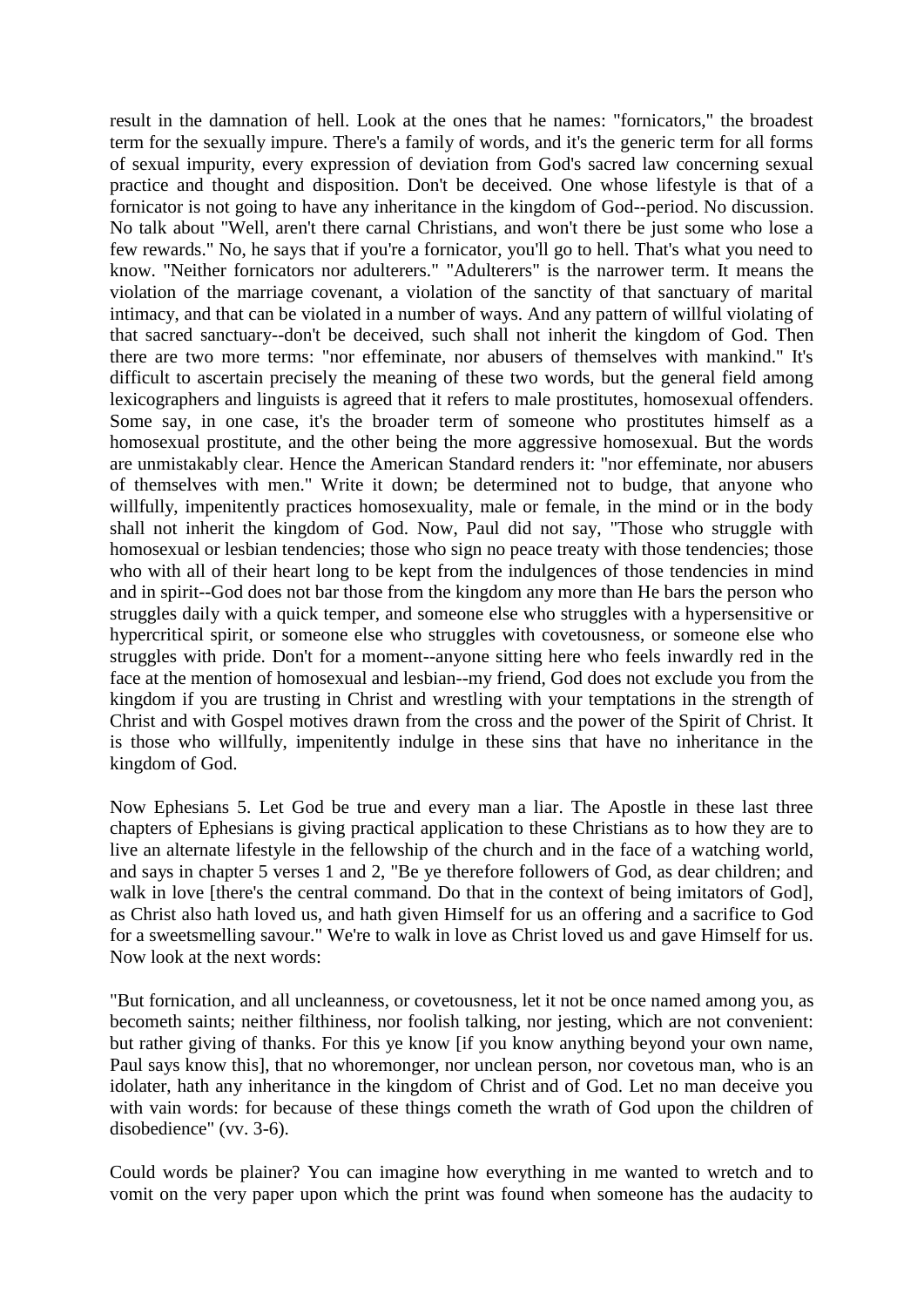say, "I've come to such a discovery of the love of God and the love of Christ that I can now embrace my homosexuality with thankfulness and pride and say that Christ has never been more precious to me since I moved in with my homosexual lover." I've seen the words with my own eyes. I wanted to puke on the paper. This letter was sent to a whole state of friends shamelessly. That preacher in England a few months ago said, "The two greatest mistakes I made were getting married and going into the ministry." He leaves a wife and three grown children to live with his homosexual lover. Shameless! Why? Somebody has deceived them. "This is love. God's love accepts me for who I am. And if you love, you'll accept me for who I am."

"Be ye therefore followers of God, as dear children; and walk in love." What kind of God? The God whose wrath falls upon the sons of disobedience. That's the God we're to imitate. And a love that is not mushy and unprincipled and caves in to the latest pronouncements of sociologists, psychologists, psychiatrists, and medical doctors. As I've told people, it wouldn't bother me one bit if can be unmistakenly proven that most homosexuals have some genetic predisposition to homosexuality. It wouldn't bother any more than if they discovered that some people have a predisposition to addiction to alcohol. Others may have a predisposition to punch everything that moves in the face, and others a predisposition to be unusually passionate. Some men have higher levels of testosterone than others. Shall we say that if your level is above this, fornication and adultery aren't sin? Nonsense! In God's name, dear people, pray in these passages; memorize them; load your conscience with them. Be prepared to do what the Apostle says we are the to do: "...fornication, and all uncleanness, or covetousness, let it not be once named among you, as becometh saints." If you've been set apart from sin unto God, you've left these things as the pattern of your life. And you are, as in the language of verse 11, to "have no fellowship [no koinonia, no participation] with the unfruitful works of darkness, but rather reprove them. For it is a shame even to speak of those things which are done of them in secret." And I've cried to God, and one of my fellow elders cried to God before this meeting, that I would be chaste and discreet in what I said. It's shameful to even speak of some of these things. But the world is not silent; it's speaking to you all the time. It's speaking to you in Ally Mcbeal plots where everybody is neighing after someone else's woman, and every woman is neighing after someone else's man. In the spate of teenage sitcoms that have hit the major networks in the past several years, they're always giving the impression that fornication is nothing to be concerned about. It's like scratching your ear when it itches or blowing your nose when it's running, a very natural, normal, acceptable physical reaction to certain urges. No, my friend, the proposition is true: the willful, impenitent indulgence in sexual sins in the mind or in practice will bar a person from heaven and will certainly result in the damnation of hell.

There's a parallel passage in Colossians 3. I pass over it, and I want you to turn with me now to Jude verse 7. There's some so-called evangelicals who say the crowning sin of Sodom and Gomorrah was not homosexuality, because through one of the prophets God speaks of Sodom's great sin being self-indulgence and inhospitableness, and totally ignoring the context in which God is addressing, not literal Sodom and Gomorrah but His own nation. They conveniently overlook passages like this that confirm Genesis means exactly what it says, that God sent hell out of heaven upon a society that had become so obsessed with what Jude calls "strange flesh" (other kinds of flesh). No longer satisfied with the flesh of a man and a woman in the sanctity of marriage--men with men; women with women; bestiality--vile, filthy sins. Listen to the Word of God: "Even as Sodom and Gomorrha, and the cities about them in like manner, giving themselves over to fornication, and going after strange flesh [fallen in and ranged themselves behind every path to strange flesh], are set forth for an example...." We're being told the example is what a society is like when it gets rid of it's puritanical morality.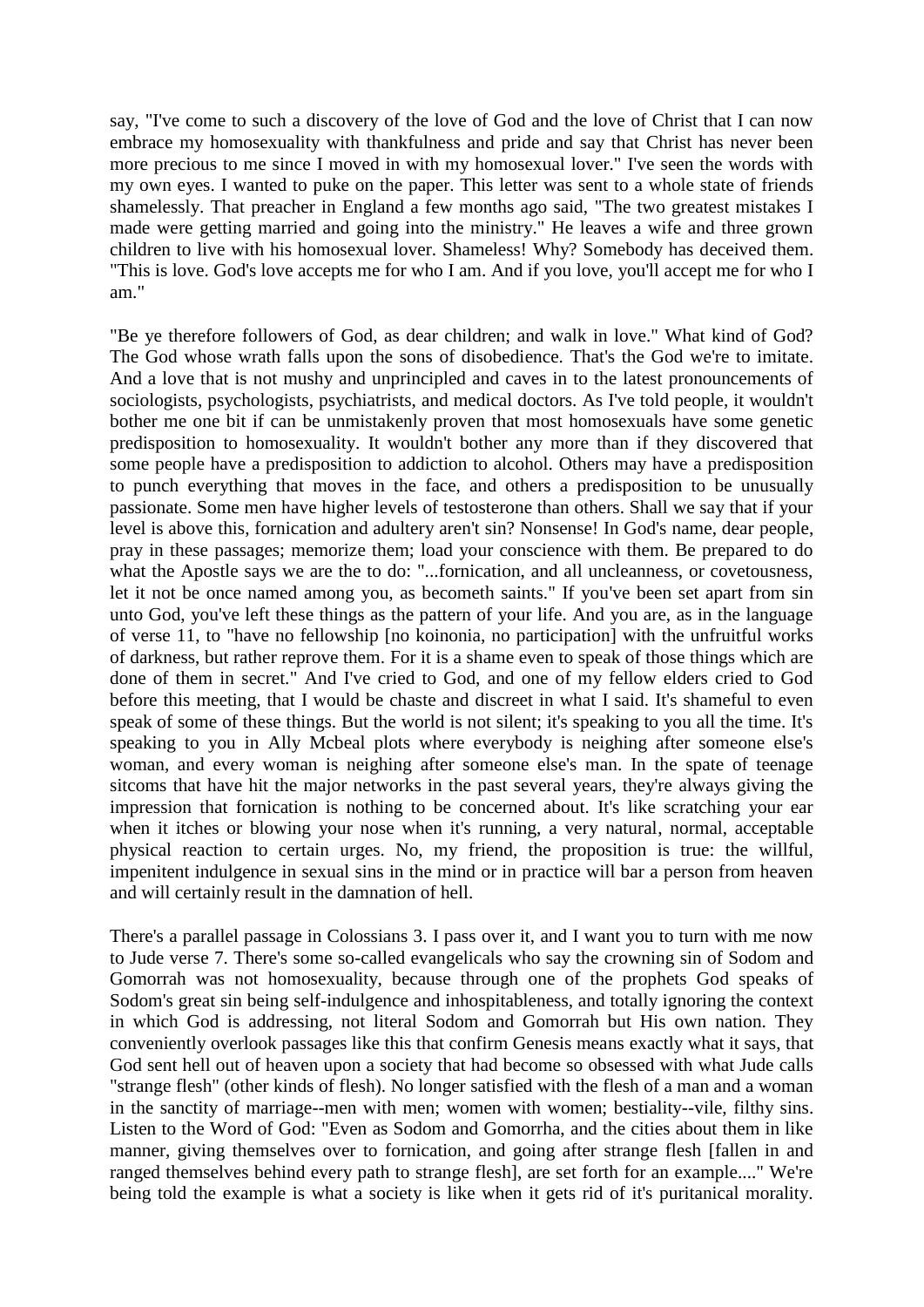"We are to be proud Americans. We have shed the shackles of puritanic morality. Lift your head high as an American." No, as Pastor Smith said tonight, "We hang our heads and we blush." Why? We are a nation given over to strange flesh and to fornication. Sexual impurity is part of the American way of life. Talk to anyone who goes to a third world country where they export American television, and it's one huge river of moral pollution. I understand that 80 channels of that pollution funnel down into Trinidad. That's what my son-in-law told me- he just visited there. I've seen it in the Philippines, and I almost want to put on a foreign accent and change my passport. Dear precious young people, it is not a sign of maturity and advanced moral sensitivity and awareness to call it anything other than what God does: fornication and strange flesh. And what has God done in sending hell out of heaven upon the cities of the plain? "[They] are set forth for an example, suffering the vengeance of eternal fire." Sodom and Gomorrah are a preview of hell that awaits people who go after strange flesh and who give themselves over to fornication. Jude is not speaking about those who fight against it; who mourn and grieve the tendencies toward it; who apply every Gospel principle to mortify it. No, he's not speaking of you, my dear brother, my dear sister, young man, young woman, older man or older woman. He's speaking of those who, in the language of our text, give themselves and go after. The willful, impenitent indulgence in sexual sin in the mind or practice will bar a person from heaven and certainly result in the damnation of hell.

Then in the book of the Revelation, our final witness, a text again that I would urge you to memorize. Chapter 21 gives a beautiful description of the redeemed earth after the coming of our Lord Jesus and that mighty conflagration (described in 2 Peter 3:10) when the elements will melt with heat and the Lord will renovate this old earth and bring in the new heaven and new earth wherein dwells righteousness. John is describing that in chapter 21. And after this glorious description, he then says in verse 7, as if someone asks, "But, John, who will be there?"--and he says, "He that overcometh shall inherit all things; and I will be his God, and he shall be My son." Will that mean that God who made all men will eventually be the loving Father of all men and confer upon all men the blessings of this new heaven and new earth? John says,

"[No!] But the fearful, and unbelieving, and the abominable, and murderers, and whoremongers [fornicators, the sexually impure, the sexually licentious (those who will not have God's restraint placed upon their sexual passions and appetite in mind or in body)], and sorcerers, and idolaters, and all liars, shall have their part in the lake which burneth with fire and brimstone: which is the second death."

When the devil stokes the fires of your sexual appetite, young people, and you're tempted to indulge, remember this: no matter how difficult it may be to mortify the fires of passion stoked by a wicked devil, they are nothing compared to the fires of hell that will consume your body and soul if you give yourself to the life of a fornicator and do not repent. Ask yourself, "Will I bare the tension of unquenched, fiery passion now in the grace and strength of Christ, or will I give myself to those fires to be thrown into the eternal fire?" You need to ask yourself that. People mock at the day when young people used to think, "I must not indulge in personal sexual sin and fantasies and personal sexual gratification and adultery and fornication because I'll burn in hell." That's laughed at now as a silly old grandma's notion. God's no silly old grandma God, and He hasn't changed His Word. And God says that fornicators as well as murderers, the fearful (those who make an idol of their friends, an idol of their associations and will not be identified with Christ and bare His reproach), the unbelieving, the sorcerers, the idolaters, and the liars shall have their part in the lake of fire.

The final witness from the book of the Revelation is chapter 22 and verses 14 and 15: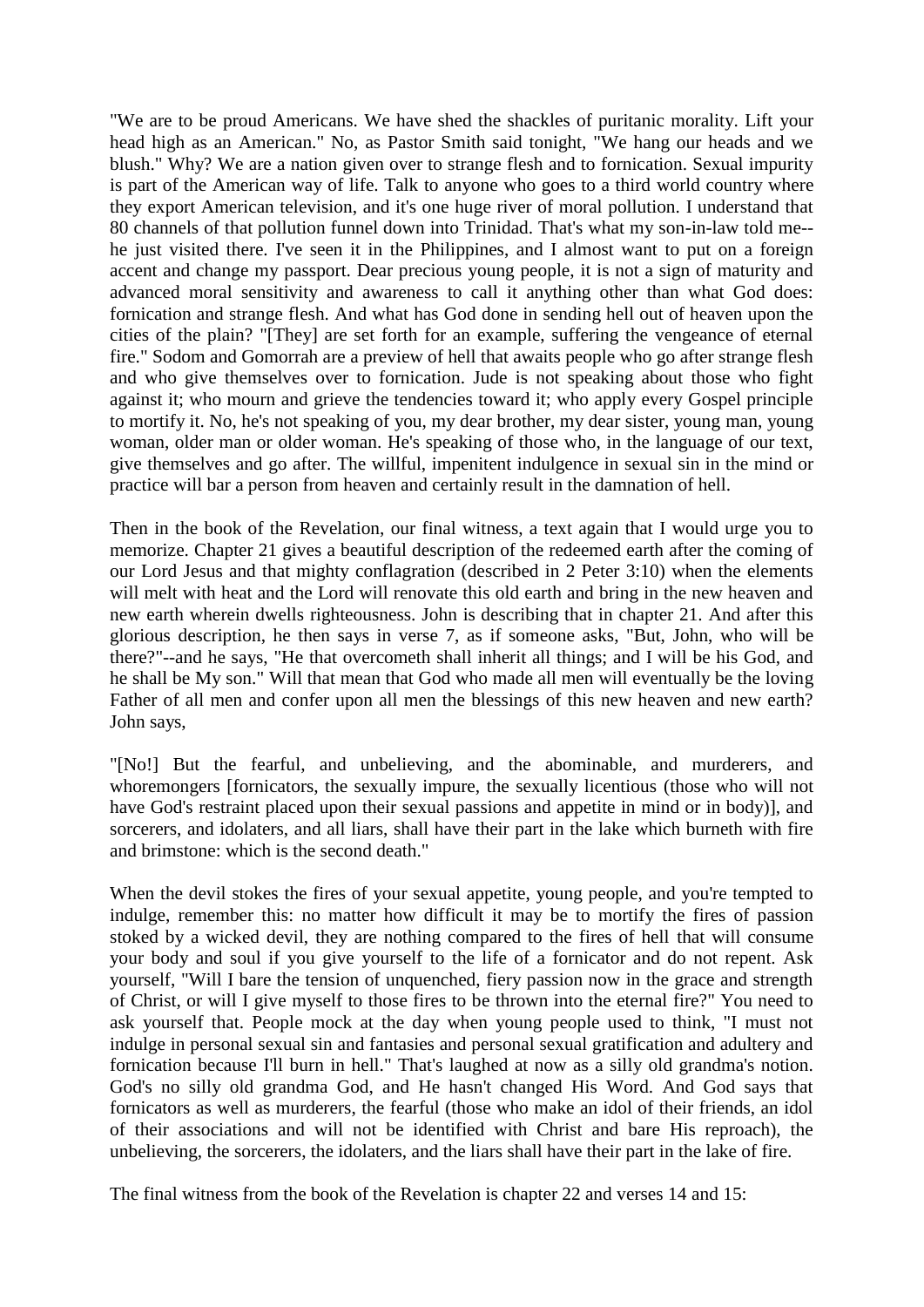"Blessed are they that do his commandments, that they may have right to the tree of life, and may enter in through the gates into the city. [There are those who will be washed and made clean who will have a God conferred right of entrance into that blessed city.] For without are dogs [what a wretched description. To someone in that culture, the dog was the essence of the unclean beast], and sorcerers, and whoremongers [ask yourself the next time your passions rage within you, 'Is it worth this momentary gratification to be put without with the dogs?' You need to ask yourself that, because that's what the Scriptures say], and murderers, and idolaters, and whosoever loveth and maketh a lie."

I could bring in other texts, but if these seven texts do not persuade you that this proposition is drenched in Biblical perspectives, I don't know what will. The willful, impenitent indulgence in sexual sin in the mind or practice will bar a person from heaven and certainly result in the damnation of hell.

I've stated and sought to explain the key words in the proposition; I've given you this survey of these seven basic Biblical texts; now I come to my final applications. And the first application is this: knowing and believing this proposition that I've laid out before you, supported from the Scriptures, applied to your conscience will not change you if you are presently indulging in sexual sin. There isn't enough in the Bible about the terrors of hell to scare a man away from his sin unless the grace of God through the Gospel works in him. You see, what I've been basically doing is preaching the law, and the Scriptures say, "For what the law could not do, in that it was weak through the flesh, God sending his own Son in the likeness of sinful flesh, and for sin, condemned sin in the flesh: that the righteousness of the law might be fulfilled in us, who walk not after the flesh, but after the Spirit" (Romans 8:3-4). Knowing this cannot change you if you're indulging in sexual sin. The law has no such power. But I hope it has awakened you to realize what you're trying to believe from the den of society's message in your ear is but a loud echo from the pit of hell spawned by that one whom Jesus described as a murderer and a liar. He was a murderer from the beginning and abode not in the truth. And he's seeking to damn some of you with the lie that what Mom and Dad taught you and what your conscience instinctively tells you to this hour, that your personal sexual fantasies are sin; that your personal sexual gratification is sin, because it's outside the bounds that God has established. And that actual physical relationship you sustained with that woman or that man is sin. What I've simply been trying to do by opening up the Scriptures is to persuade you that the voice of God that's been thundering within your own breast, that you've been seeking to stifle--you ought to listen to it, because that voice has been answered by the voice of God speaking in His Word. And the voice within and the voice that's come without is the voice you'll hear in the day of judgment. It's not the voice that your own indwelling, vicious corruption is mouthing; it's not the devil's voice that will be the arbitrator of your destiny in the day of judgment. It's the voice of God that's been speaking in your conscience and has spoken in the Word of God to you tonight. And though that voice exposing you, letting you see yourself stand naked and exposed before God, doesn't save, you'll never be saved until you are exposed.

The second thing I want to say is: however, knowing this should drive you to Christ who can forgive; who can cleanse, and--blessed be God-- who can empower you so that you will no longer be a slave to those sins. He can cleanse. Matthew 1:21: "Thou shalt call His name JESUS: for He shall save [deliver, rescue] His people from [out of, away from] their sins." Christ can deliver. He says in John 8:36, "If the Son therefore shall make you free, ye shall be free indeed." And when Paul wrote to the Corinthians after that description of the lifestyle that's inconsistent of being in a state of grace, he says in verse 11, "And such were some of you: but ye are washed, but ye are sanctified, but ye are justified in the name of the Lord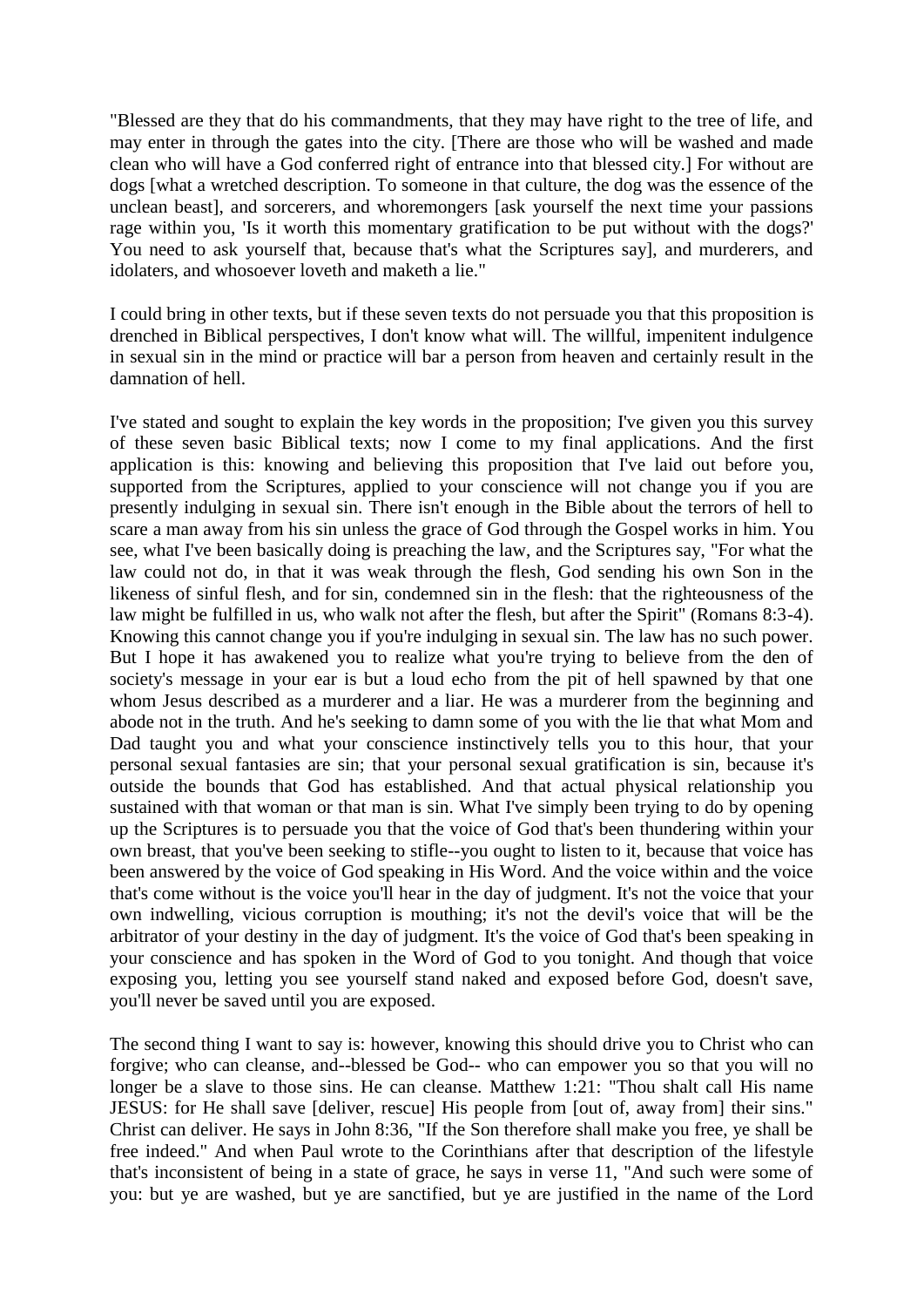Jesus, and by the Spirit of our God." He said you were washed, which may be a reference to the external, symbolic washing of baptism. I won't go into the debate, but the next two things are clear: you were washed; you were sanctified; you were justified. You were set apart from that realm in which your sins were your master, in which you were bound by the cords of your own iniquity. You were taken and set apart from that realm unto God in Jesus Christ. You were sanctified; you were justified: declared righteous as though you had not broken any of the Ten Commandments, let alone the Seventh, and more than that, as though you had perfectly kept them all of your life. And how did this happen? He said this happened in the realm of the name of the Lord Jesus Christ and in the realm of the Spirit of our God, the revelation of God's grace and mercy in the person and work of the Lord Jesus and the mighty operation of the Holy Spirit. He said this is what effected the change. And my dear friend, young or old, you may be held with cords of sexual sin that you've despaired would ever be broken--I have good news! If you're sitting here convinced they must be broken or you'll be damned, go to the Christ who can brake the chains, can wash and cleanse you, sanctify you by His almighty Spirit, justify you on the grounds of His own perfect obedience to the law and His death under the curse of the law. I love the text in Matthew 12:31. My mind was drawn to it in my preparation for tonight. So often the text is used to debate what is the unpardonable sin. When in the midst of Jesus dealing with that subject, there is one of the most precious Gospel promises: "Wherefore I say unto you, All manner of sin and blasphemy shall be forgiven unto men...." Am I speaking unto some tonight who have descended even unto bestiality. Perhaps you've indulged in homosexual fantasies and practices. You have defiled your body and the bodies of others, and you say, "How could God take a filthy wretch like me?" Listen to Jesus, "I say unto you, Every sin shall be forgiven unto men." You say, "O, but Pastor, you don†t know what I†ve done." Yeah, I don't know, and I don't want to know. But are going to tell Jesus He didn't know those sins when He dared to make this promise and have Matthew put it in the Word of God? He knew all about your sins. Don't argue with Him. Every sin shall be forgiven. Go to the place where forgiveness is found. It's not in you; it's not in me; it's not in this church or any other church--no sacraments; no rituals. It's in a person. His name is Jesus, and He's the mighty deliverer. You go to Him and going to Him, He says, "He that comes to me I will in no wise cast out." Knowing what we've preached tonight will not change you if you're indulging sexual sin. Secondly, knowing this should drive you out of yourself to the Christ who can forgive, cleanse, and empower you.

And my final word of application is this: knowing this, that is, this truth we've considered embodied in this proposition, resting down upon these texts of Scripture, knowing this with God's blessing can be a means to keep you from the erosion of your conscience in this sexsoaked generation. I'm particularly burdened for you dear young men and woman. I look out into the world in which you've been reared, and it's not right for people to say, "Things are always the same. The older people always think things are worse." You face issues that I never faced. You face a glut of--think of the shameful mess of our president when words I never even heard used till I was a grown adult were on the news every night, and little children asking mommies and daddies, "What does this mean? What does that mean? Who's Mona Lewinsky?" There were no *Playboy* magazines and all the other stuff that makes *Playboy* considered soft, soft, soft pornography. That wasn't around. I've told God more than once I feared to think where I'd be if I faced the temptations some of you face. There's no hope for you if you don't get these texts into your soul and pray God that this stuff will become part of the very fabric of your being. Then let the tidal waves of ungodliness, impurity, and foul uncleanness beat upon you, and you'll stand firm in Jesus Christ, in the strength of His Spirit like a Daniel refusing to bend no matter what the pressure. There was a